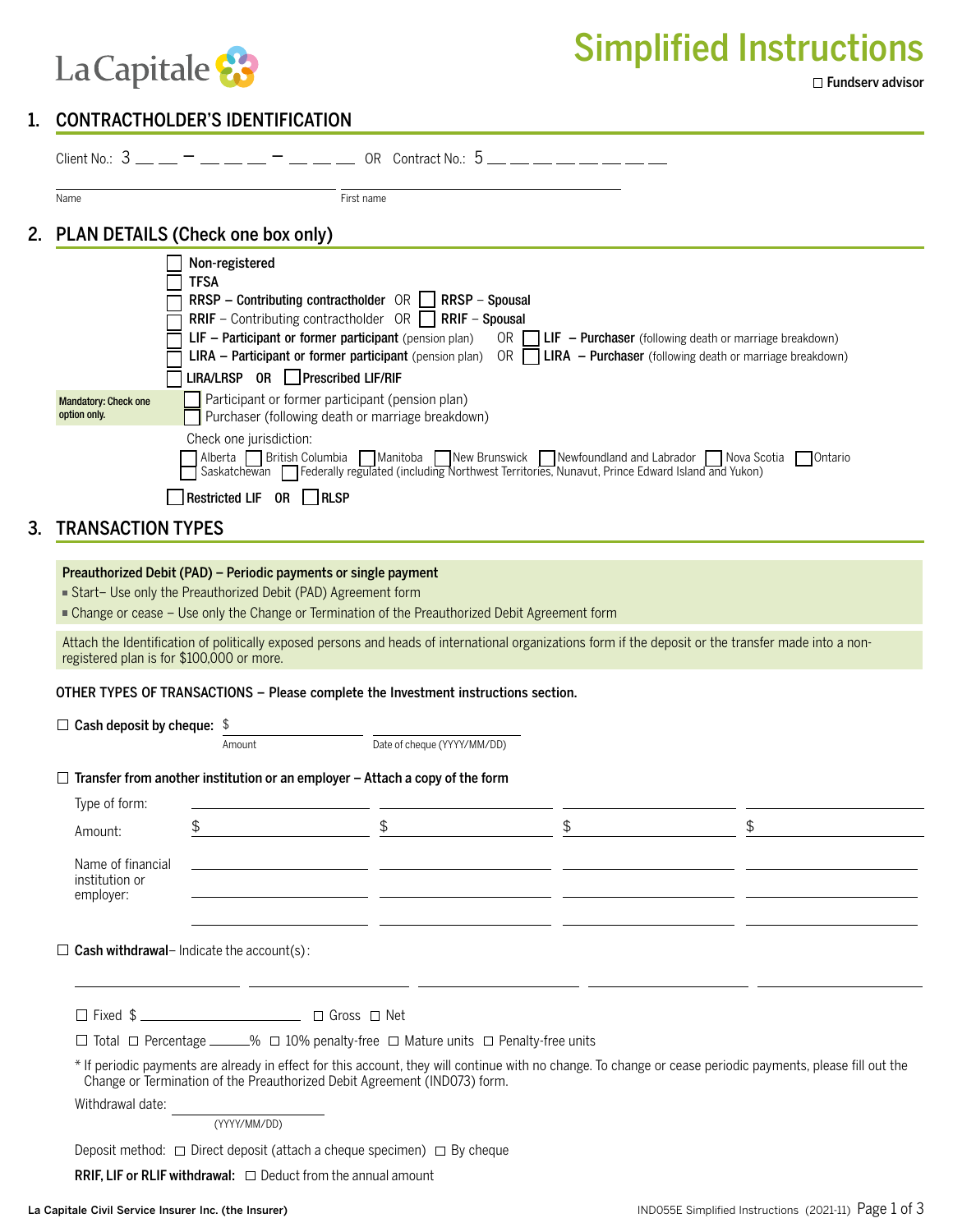

### 4. INVESTMENT INSTRUCTION

| See rates sheet to learn more about available products.     |                                                                     |                                  |                             |                        |                            |                                   |                                                |  |
|-------------------------------------------------------------|---------------------------------------------------------------------|----------------------------------|-----------------------------|------------------------|----------------------------|-----------------------------------|------------------------------------------------|--|
|                                                             | Amount in %. The total funds must be 100% invested                  |                                  |                             |                        |                            |                                   |                                                |  |
|                                                             | Periodic deposit                                                    |                                  | Cash deposit                |                        |                            |                                   | <b>Transit deposit</b>                         |  |
| Redeemable daily interest account (R) <sup>1</sup>          |                                                                     |                                  |                             |                        |                            |                                   |                                                |  |
|                                                             | Amount in %. The total funds<br>must be 100% invested               |                                  | Investment<br>maturity date | <b>Compound</b>        | Simple Interest (S)        |                                   | Redeemable                                     |  |
| <b>Guaranteed Investment Certificates</b>                   | Cash deposit                                                        | <b>Transit deposit</b>           | or term<br>(YYYY/MM/DD)     | <b>Interest</b><br>(C) | Annual<br>frequency<br>(A) | Payment <sup>2</sup><br>(DIA, DD) | or Non-<br>redeemable<br>(R <sup>1</sup> , NR) |  |
|                                                             |                                                                     |                                  |                             |                        |                            |                                   |                                                |  |
|                                                             |                                                                     |                                  |                             |                        |                            |                                   |                                                |  |
|                                                             |                                                                     |                                  |                             |                        |                            |                                   |                                                |  |
|                                                             |                                                                     |                                  |                             |                        |                            |                                   |                                                |  |
|                                                             |                                                                     | <b>FOR REGISTERED PLANS ONLY</b> |                             |                        |                            |                                   |                                                |  |
|                                                             | Amount in %. The total funds must be 100% invested<br>Code (see the |                                  |                             |                        |                            |                                   |                                                |  |
| Redeemable La Capitale Investment Accounts (R) <sup>1</sup> | enclosed chart)                                                     | Periodic deposit                 |                             | Cash deposit           |                            | <b>Transit deposit</b>            |                                                |  |
|                                                             |                                                                     |                                  |                             |                        |                            |                                   |                                                |  |
|                                                             |                                                                     |                                  |                             |                        |                            |                                   |                                                |  |
|                                                             |                                                                     |                                  |                             |                        |                            |                                   |                                                |  |
|                                                             |                                                                     |                                  |                             |                        |                            |                                   |                                                |  |
|                                                             |                                                                     |                                  |                             |                        |                            |                                   |                                                |  |
|                                                             |                                                                     |                                  |                             |                        |                            |                                   |                                                |  |
|                                                             |                                                                     |                                  |                             |                        |                            |                                   |                                                |  |
|                                                             |                                                                     |                                  |                             |                        |                            |                                   |                                                |  |
|                                                             |                                                                     |                                  |                             |                        |                            |                                   |                                                |  |
|                                                             |                                                                     |                                  |                             |                        |                            |                                   |                                                |  |

See rates sheet to learn more about available products.

1.Redeemable investment subject to the applicable fees and penalties

2.DIA = Daily Interest Account, DD = Direct Deposit (attach a cheque specimen)

### 5. IMPORTANT NOTICE

Amounts invested in La Capitale investment accounts are not guaranteed, except in the event of the death of the contractholder. Any investment in these accounts is made with the Insurer and does not confer any entitlement to the reference fund securities. Amounts invested in these accounts are invested in the Insurer's general funds. The Insurer subdivides the amounts invested into units. These units, which are not securities, are issued solely for the purpose of making it easier to track future fluctuations in the value of your investment. The Insurer establishes the initial value of the units granted to you at the time of your investment. Any returns generated by these accounts are tied to the performance of a market index or reference fund, less any applicable management fees. Market index or reference fund performance fluctuates depending on the market value of the securities that make up the fund. Depending on the market index or reference fund performance, the account balances may, therefore, increase or decrease on a daily basis and may even fall below the amounts invested, if the rate of return, after deduction of management fees, is negative. If the market index or reference fund becomes unavailable or the Insurer ceases to use it as a market index or reference fund, for any reason whatsoever, the latter reserves the right to replace it with another market index or reference fund it deems similar or to determine the applicable rate of return.

Transaction date: Except under certain circumstances, the transaction date for a purchase or redemption will be the business day on which the form is received at the Insurer's office or processed by the fundserv operating system, provided that it is received before 4:00 p.m. EST and it is completed in full, duly signed and submitted with any required amounts. Any form that is received after 4:00 p.m. EST will be considered to have been received on the following business day. The Insurer reserves the right to change the transaction date without notice.

Redemption and transfer fees: This investment may be redeemed or transferred at any time, subject to transfer fees and redemption fees, as applicable.

### 6. RATE GUARANTEE

In the event that the rate used for the quote or illustration does not match that specified by the Insurer or any information used to issue the annuity is revealed to be false, the Insurer reserves the right to adjust the annuity to the rate specified or in accordance with the true information.

The rate posted at the time the contract is signed is guaranteed, provided that payment is received within the time limit. In the case of retirement annuities, there is a rate table rather than one single rate.

- The time limit is the period between the signature of the contract and the receipt of payment (provided the cheque is cashable before the end of this period). This period must not exceed 12 days. In the case of a transfer from another institution, the period must not exceed 60 days.
- If this condition is not met, the rate in effect on the date that payment is received will apply.
- The guaranteed rate does not apply to the Equity Index GIC product. The rate and conditions will be those in effect upon receipt of the documents.